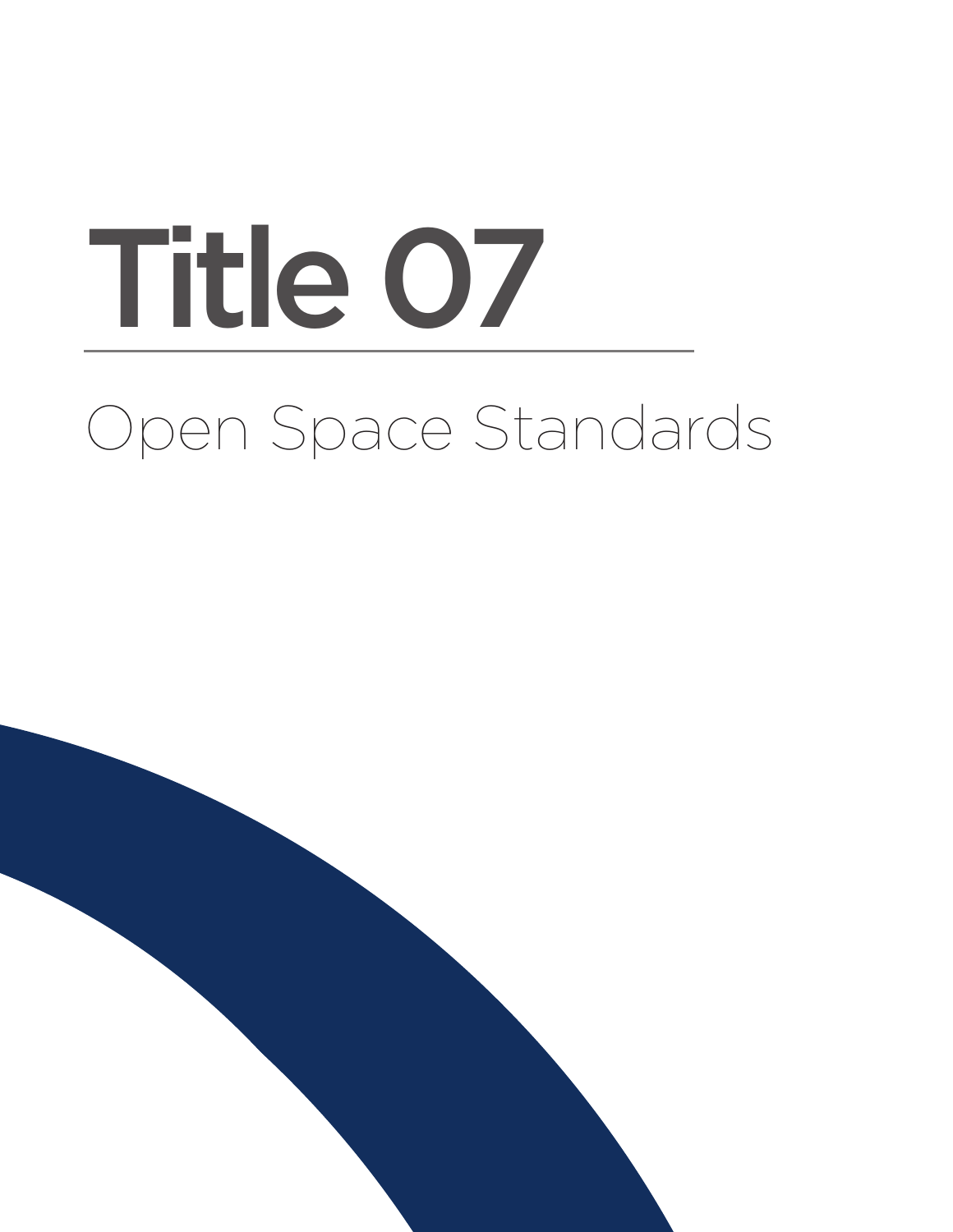## **Title 07**

### OPEN SPACE STANDARDS

#### **Section 1107.01** PURPOSE

This section addresses the character and design of those portions of development that are not occupied by platted lots or streets and that are reserved for open space, public parks and greenways. The purpose of this section is to:

- A. Establish the standards and criteria under which portions of land associated with development shall be set in reserve and dedicate land to the City for the purposes of development as private open space, public parks, greenways or other recreational spaces for public health and welfare; and
- B. Establish minimum ownership and maintenance standards for homeowner and property owner associations related to private formal and informal open space areas associated with development.

#### **Section 1107.02** APPLICABILITY

- A. This chapter shall apply to all types of development after the effective date of this code.
- B. The Zoning Administrator shall not grant a zoning certificate approval for any building or structure shown in a subdivision or development subject to the provisions of this chapter unless the open space allocated to that phase have been conveyed under one of the options established in this chapter.

#### **Section 1107.03** OPEN SPACE REQUIREMENT

#### A. Amount of Open Space Required

The minimum amount of open space that must be established for certain types of developments shall be as specified by the zoning and overlay district development standards.

- (1) The percentage of open space shall be based on the gross site area of the proposed project, including all rights-of-way.
- (2) The following areas shall not be counted toward compliance with open space requirements:
	- i. Private and public roads and associated rights-of-way;
	- ii. Public or private parking spaces, access ways, driveways and other vehicular use areas;
	- iii. Required minimum spacing between buildings;
	- iv. Required yard setbacks; except when part of a large contiguous open space and accessible with a bike or pedestrian path, and with the approval of the Zoning Administrator and/or PZC;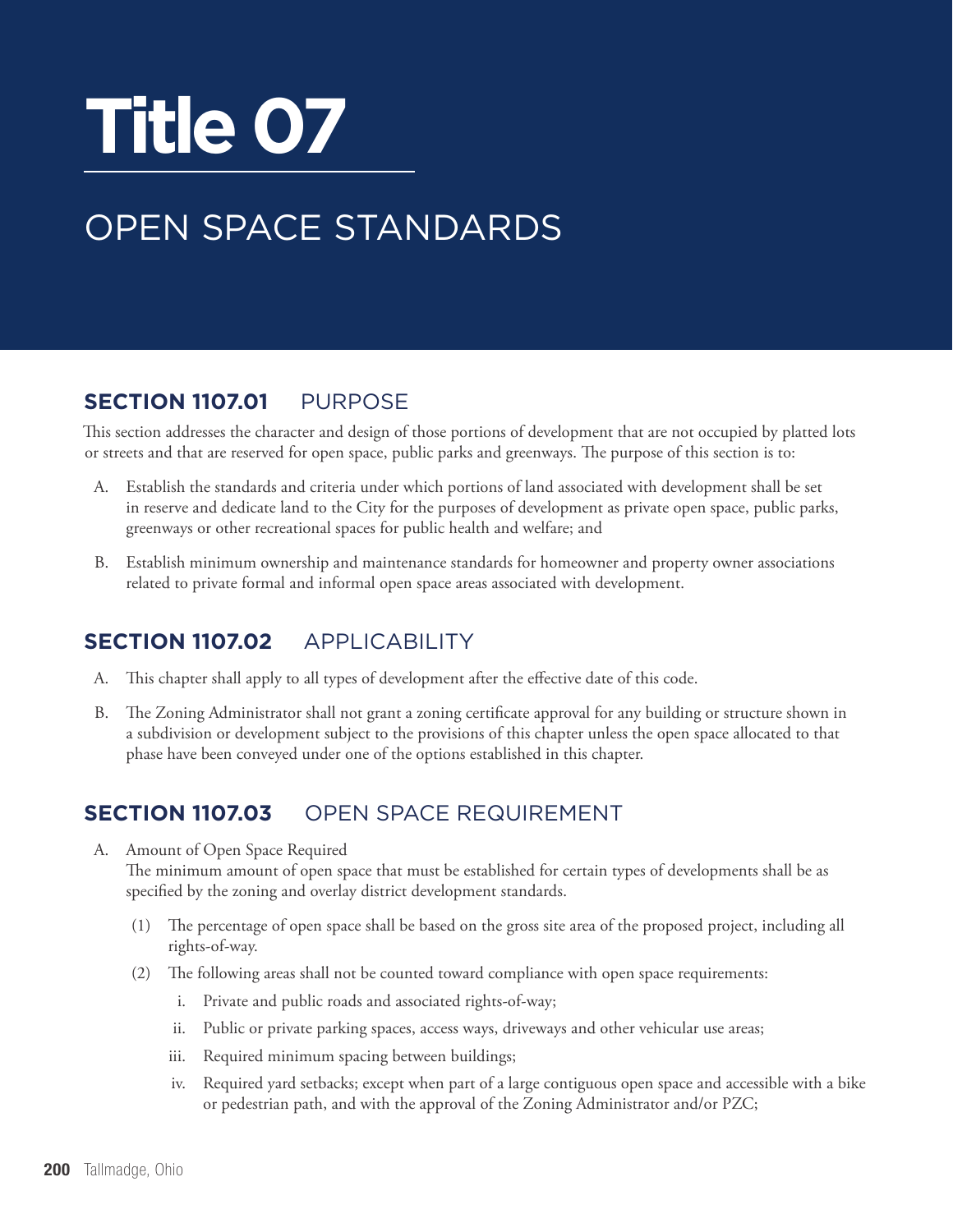- v. Above-ground buildings, pipes, apparatus and other equipment for community or individual use, septic or sewage disposal systems;
- vi. Public utility substations;
- vii. Public utility easements shall not make up more than 50% of the required open space;
- viii. Golf courses shall not make up more than 50% of the required open space;
- ix. Leftover land that has no value for development and is not a natural resource (e.g., river or stream corridor, large forest stand, wetland) that contributes to the quality of the overall project, as determined by the PZC or Zoning Administrator, as may be applicable based on the review procedure.

#### B. Permitted Uses in Open Spaces

The following uses may be permitted in required open space:

- (1) Areas preserved in their natural state as wetlands, woodlands, lakes or ponds, historic lands, environmentally sensitive areas or similar conservation-oriented areas.
- (2) Bike, walking, and multi-use paths, nature trails.
- (3) Community gardens as defined by this code.
- (4) Outdoor active or passive recreational uses for the use and/or enjoyment of the residents of the proposed development. Any restricted open space intended to be devoted to recreational activities shall be of a usable size and shape for the intended purposes as determined by the PZC. Where deemed appropriate by the PZC, recreation areas shall be provided with sufficient parking and appropriate access.
- (5) Utilized for the raising of crops when authorized in a conservation easement or in the association's covenants and restrictions.
- (6) Community social and cultural uses, such as plazas, pocket parks, sitting areas, amphitheaters, and accessory structures.
- (7) Any other similar uses approved by the PZC or Zoning Administrator during the applicable review procedure.
- (8) Stormwater management including ponds, wetlands, dry detention basins, and bioretention/ rain gardens with native planting, provided that the open spaces and stormwater features are accessible and designed as an aesthetic amenity to the community. Accessible shall mean that the feature is bordered by a substantial open space area, park, playground, pathway or reasonable means of access for enjoyment of all owners, visitors or others.
	- i. Retention basins, ponds, wetlands, dry detention basins, or water features may count toward fulfilling the requirement, however not more than 50% of the water surface area or wetland delineated boundary may be counted.

#### C. Design Standards for Open Spaces Land reserved as open space shall comply with the following standards:

- (1) All areas of open space shall be accessible to residents or users of the development by providing at least 50 feet of frontage on a public street.
- (2) All areas of the open space shall have a minimum width of 25 feet.
	- i. Narrow segments of open space serving as connections between areas, such as for walking trails or bike paths between lots, shall provide a delineated edge to indicate public common open space from private lots.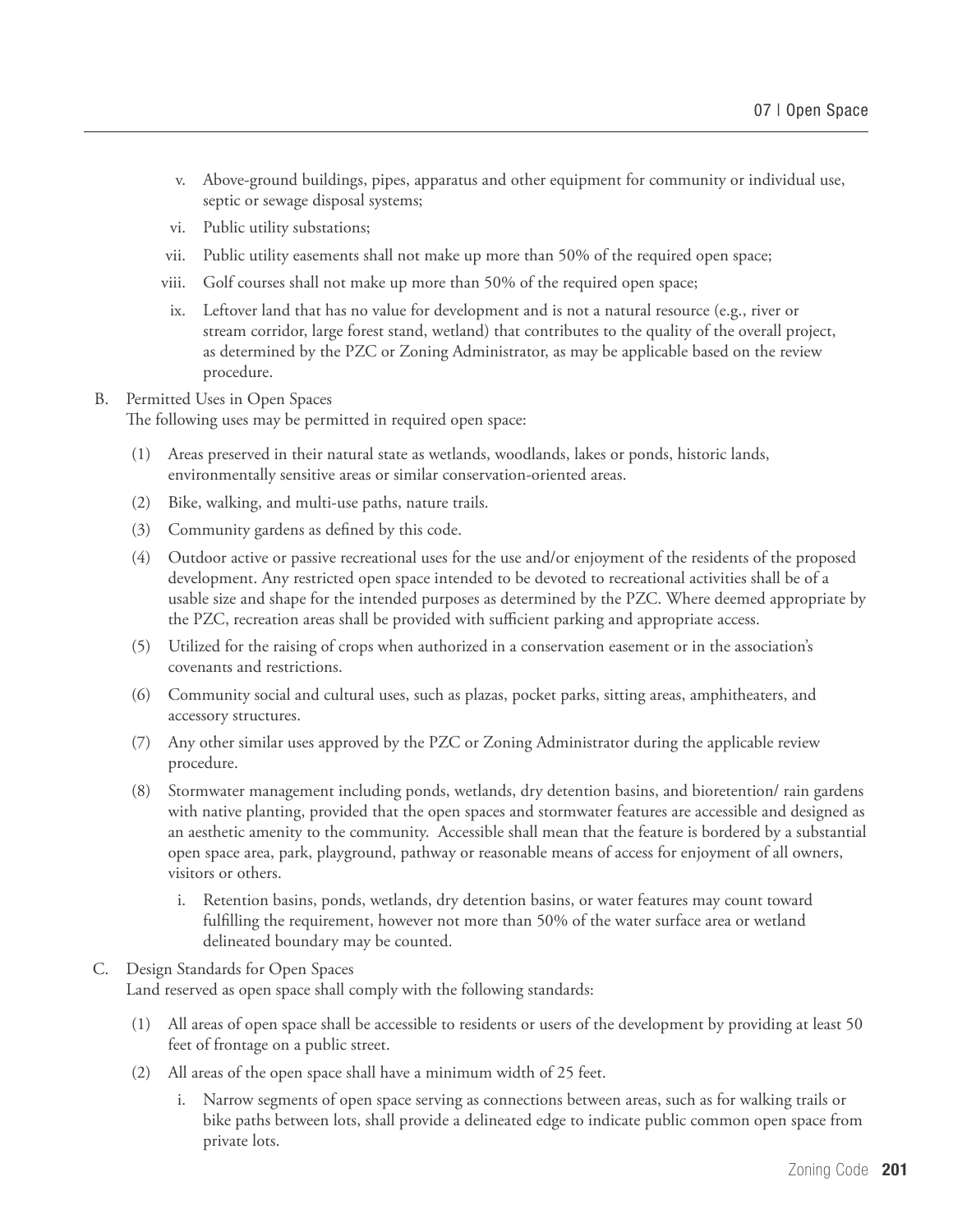- ii. Delineation can be provided with a fence, planting beds, hedge, mounding or masonry walls. Walls and fences shall not exceed 4 feet in height and shall be of materials that are architecturally appropriate to the location.
- (3) The open space shall be located and designed as follows, or otherwise to the satisfaction of the PZC:
	- i. Open Space shall be sufficiently aggregated to create large areas of planned open space.
	- ii. Aggregated open spaces shall also be distributed throughout the development so that open space is located within 1/8th mile (660 ft) of every dwelling unit.



*Open space minimum distribution.*

- (a) Proximity to open space shall be determined by offsetting the perimeter boundary of the proposed open space by the minimum required distance. Pedestrian access to the open space within this proximity area shall be provided so that each unit is within an approximate 5 minute walk to the open space.
- (b) For the purposes of distribution throughout the neighborhood, the minimum area for open spaces shall be 5,000 square feet.
- (c) Open spaces shall be programmed with usable pedestrian amenities, such as but not limited to: seating areas, playgrounds, ornamental planting, walks or paths, decks, gazebos, pavilions, overlooks, fountains, sculptures.
- (4) The open space shall conserve significant topographic and landscape natural features to the extent practicable.
- (5) Any area within the open space that is disturbed during construction or otherwise not preserved in its natural state, shall be landscaped with vegetation that is compatible with the natural characteristics of the site.
- (6) All open space required by this chapter, including any recreational facilities proposed to be constructed in such space, shall be clearly shown on all approved plans.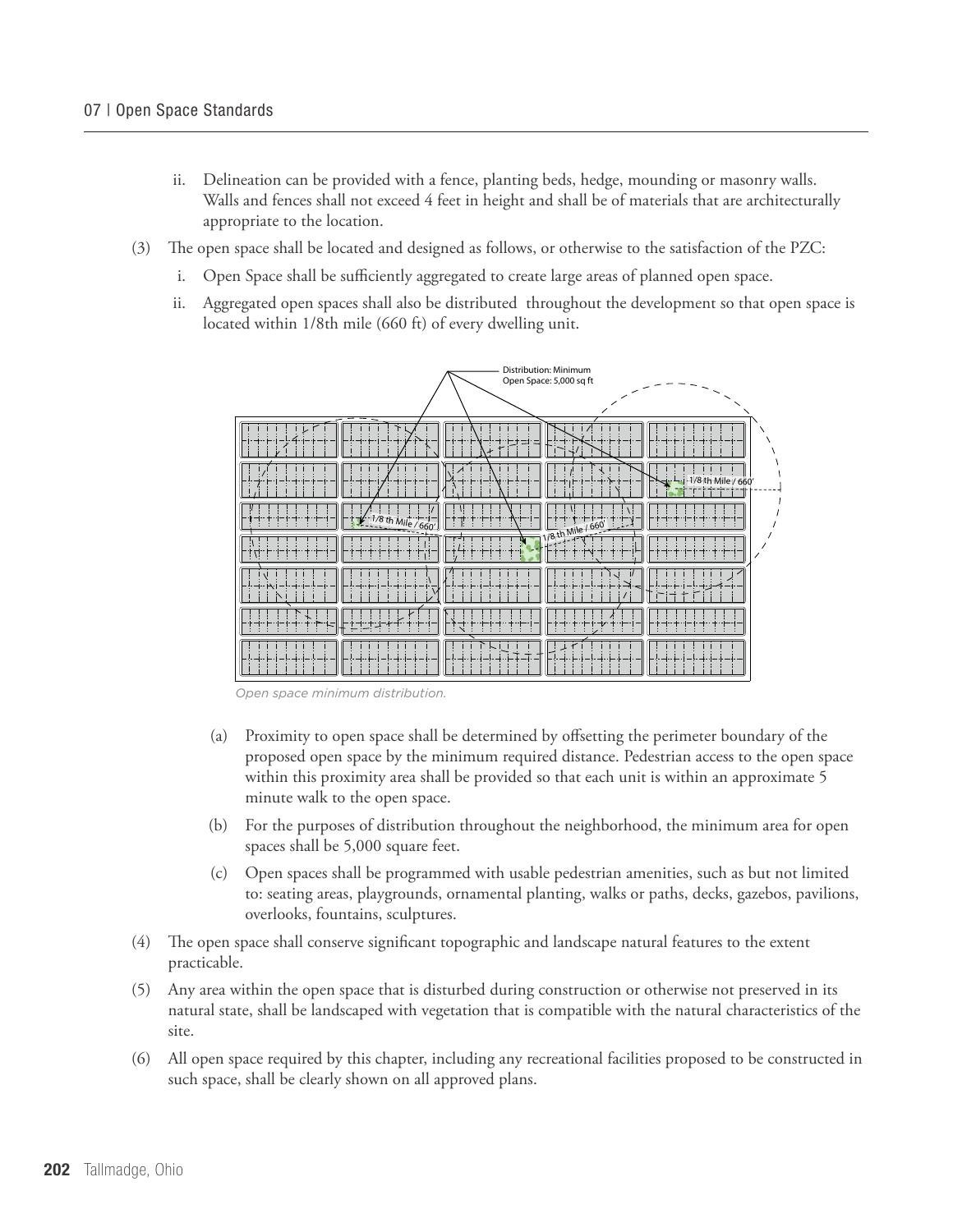- (7) Where open areas, trails, parks or other open space resources are planned or exist adjacent to development, the open space shall, to the maximum extent practicable, be located to adjoin, extend and enlarge the presently existing trail, park, or other open area land.
- D. Provision of Open Space in Multi-Phase Developments
	- (1) Development proposed in phases shall be considered as a single development for the purposes of applying the open space standards required in this chapter.
	- (2) The open space for the entire project shall be reviewed and approved as part of the preliminary plat process.
	- (3) Development shall not be phased solely as a method to avoid the minimum open space standards in this chapter.
	- (4) Each phase shall contain enough open space that they can comply with the minimum open space requirements as a stand-alone phase or, if combined with previously developed phases, can, as a whole, comply with the minimum open space requirements. At any point, the applicant may fulfill the open space requirements prior to completion of the development or subdivision, provided the aggregation and distribution requirements are met.

#### **Section 1107.04** FEE IN LIEU OF PROVIDING PHYSICAL OPEN SPACE

As an alternative to dedicating land per this section, and only with the approval of the PZC, the Developer may pay a fee-in-lieu of the Dedication.

- A. Criteria: A useable parcel of land does not exist in the subject Subdivision or for some other reason, land dedication is inappropriate or infeasible; or
	- (1) The City with authority in the Subdivision recommends the payment of a fee-in-lieu of land dedication.
	- (2) The fee-in-lieu of land dedication amount shall be determined as follows:
		- i. (Fee–in-lieu of) = (Land area that would otherwise be required to be provided as determined by this Code) X (Fair Market Value).
		- ii. Fair Market Value shall equal the average value per acre of all land in the proposed Subdivision in its raw undeveloped state. If the land is being rezoned as part of its application to the Planning and Zoning Commission, the land shall be appraised using a post-rezoning per acre value. Value shall be determined by one of the following procedures:
			- The current per acre land transaction price of the Subdivision property as recorded or as stated in the Option to Purchase Agreement, provided the land transaction or Agreement is less than two (2) years old at the time of Final Plat filing for the first phase of the Subdivision, or
			- (b) The current per acre land value as determined by a professional appraiser holding a MAI designation from the Appraisal Institute who is acceptable to the City and whose services are paid for by the Developer. If an appraisal is to be done as part of calculating the Fair Market Value; then this appraisal shall be submitted at the time of Preliminary Plan review by the Developers.
		- iii. If the City disagrees with the per acre appraised value provided by the appraiser, the City shall have the right to engage one or more additional MAI designated appraisers, at its cost, to provide one or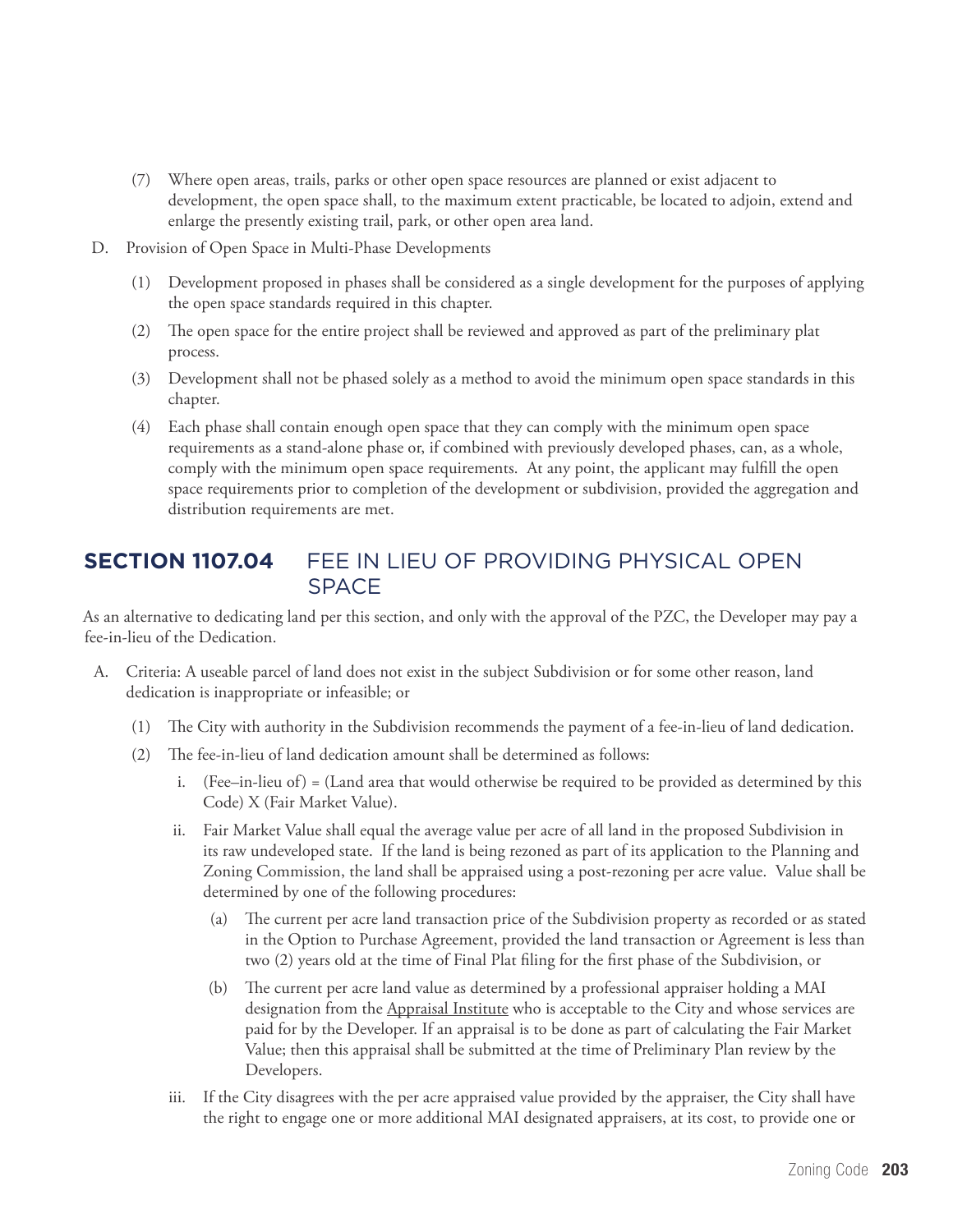more additional appraisals. Should the developer disagree with the value placed on such parcel by the appraiser, the Developer shall have the right to engage additional MAI designated appraisers at its cost to provide additional appraisals. The City may at its option accept as payment the average per acre value of appraisals obtained by the City and the Developer.

- iv. The per acre amount to be paid by the Developer as a fee-in-lieu of parkland dedication shall be documented in the zoning ordinance or resolution for the Development.
- B. Parks and Recreation Fund.
	- (1) A fee-in-lieu of a land dedication shall be paid to the City prior to the issuance of any building permit. The fee in-lieu of land dedication monies shall be deposited in a special fund administered by the City Director of Finance entitled "Parks and Recreation Fund."
	- (2) Such "Parks and Recreation Fund" monies shall be used only for the acquisition or development of public land for parks, playgrounds, trails, greenways, nature preserves, recreational facilities, open space or for the retirement of debt incurred for such purposes.
	- (3) Prohibition. No Final Plat shall be signed by the City and recorded by the Developer unless and until a deed for conveyance of a park, recreation or open space reserve has been reviewed and approved by the City legal counsel or in the case of a fee-in-lieu of dedication, the fee payment has been fully deposited into the Parks and Recreation Fund account.
	- (4) The City shall plan to expend all or part of the funds, no later than issuance of the occupancy permit for the last residential unit developed, for the acquisition, development and improvement of park and recreational facilities of the City parks nearest to the subdivision or development that the funds are meant to benefit, or within a further distance if such parkland and/or recreational facility will benefit the development and is planned for use by, and is likely to be used by, the residents thereof, as determined by the Director of Public Service or designee.

#### **Section 1107.05** OWNERSHIP OF OPEN SPACE

- A. Provisions for Ownership. The PZC will review the form of ownership being proposed for any permanently protected Open Space, or Common Areas (including areas reserved for designated public use). The type of ownership may include:
	- (1) Dedicated to a public entity, subject to the entity's acceptance;
	- (2) Owned jointly or in common by the owners with an Owners' Association;
	- (3) Owned by a quasi-public organization, such as a non-profit land trust.
- B. The first priority of the open space requirement is to provide for a community wide network of parks, open spaces, greenways, or other recreational areas. As such, all open space required by this chapter shall first be offered to the City for potential public land dedication.
- C. Such offer for public land dedication shall be made during the applicable review procedure with the PZC.
- D. The City shall consider any recommendation from PZC regarding the proposed land and shall make a decision on whether to accept any land offered for dedication. City Council shall not be required to accept any land offered for dedication.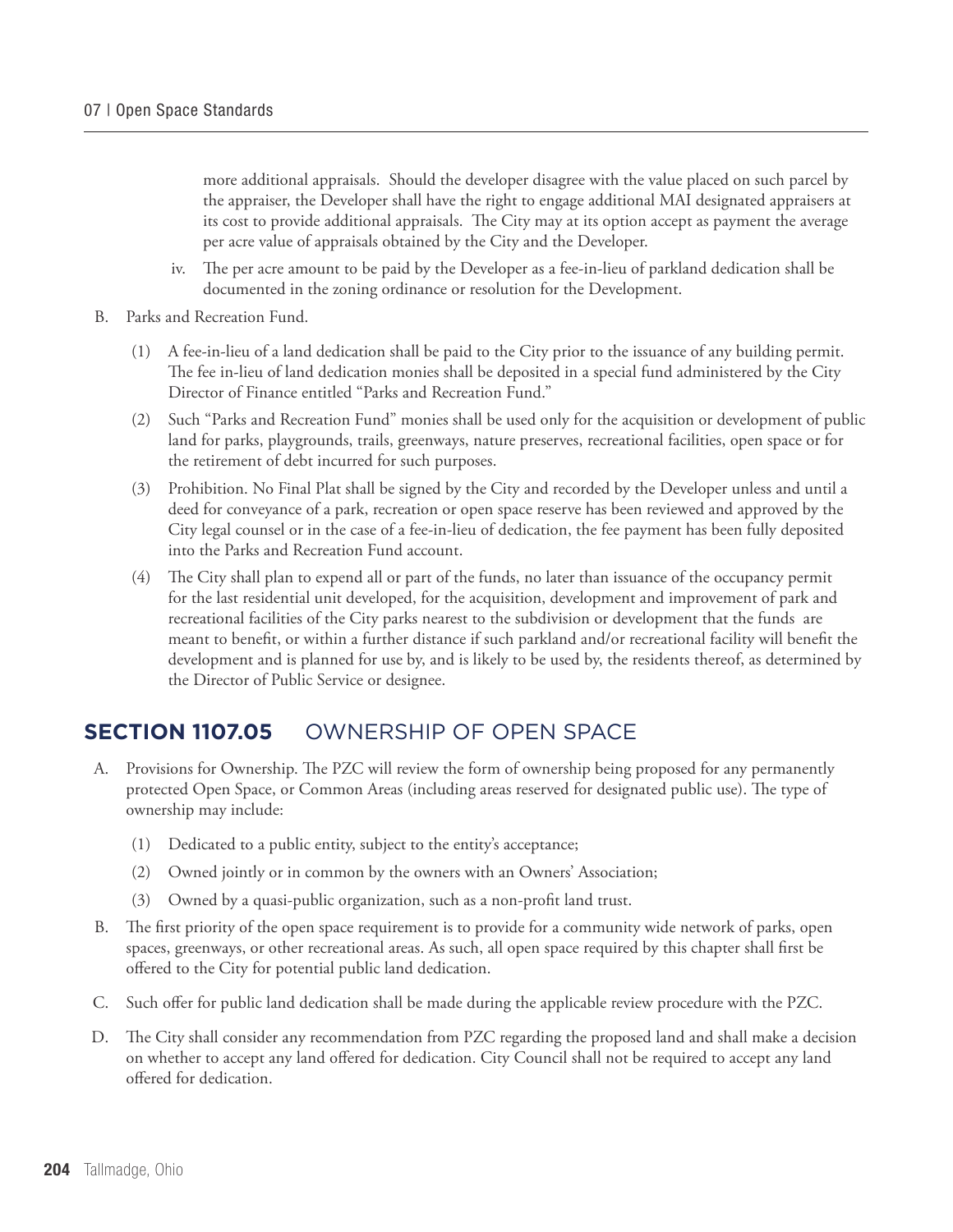- E. Where the City chooses not to accept the open space for public dedication, the developer shall retain the open space as private open space, protected in perpetuity in accordance with this Chapter.
	- (1) Land within the development site that is subject to pre-existing conservation easements or other similar protected open spaces shall be permitted to count toward the required open space, provided that the open space is not credited toward any other existing or proposed development.

#### **Section 1107.06** PROTECTION OF OPEN SPACES

- A. Any further subdivision of the open space for uses other than those prescribed in this chapter and the approved development plan or subdivision plat shall be prohibited.
- B. Prohibition of Further Subdivision of Restricted Open Space.

At the time of application for final plat approval or for a zoning certificate where no plat is required, the applicant shall submit appropriate covenants, bylaws, conservation easements and/or deed restrictions to be reviewed and approved by the City Law Department and shall be filed with the Final Plat and recorded with the County ensuring that:

- (1) The Open Space, park or other public purpose area will not be further subdivided in the future;
- (2) The use of the Open Space, park or other public purpose land will continue in perpetuity for the purpose specified;
- (3) Appropriate provisions will be made for the maintenance, repair and liability of the Open Space, park or other public purpose area;
- (4) Common undeveloped Open Space or park land shall not be turned into a commercial enterprise admitting the general public for a fee;
- (5) Homeowners in the development shall have adequate access to the Open Space, park or other public purpose land.

#### **Section 1107.07** MAINTENANCE BY OWNERS' ASSOCIATIONS

- A. A homeowners' association or property owners' association shall be established to permanently maintain all open space and common areas if such areas are not transferred and accepted by the City, or a City approved entity such as the following: County, State, park district, land trust, or other qualified organization.
- B. All homeowners' association or property owners' association agreements shall be submitted to the Zoning Administrator as part of the development plan review, subdivision application review, or zoning certificate review, whichever is applicable. No set of proposed covenants, articles of incorporation or bylaws of a homeowner's association or property owners' association shall permit the abrogation of any duties set forth in this section.
	- (1) All homeowners' associations or property owners' associations shall guarantee the maintenance of all open space and common areas within the boundaries of the development through the deed restrictions or covenants.
	- (2) Membership in the association shall be mandatory for all purchasers of lots in the development.
	- (3) The association shall be responsible for maintenance, control and insurance of all common areas, including required open space.